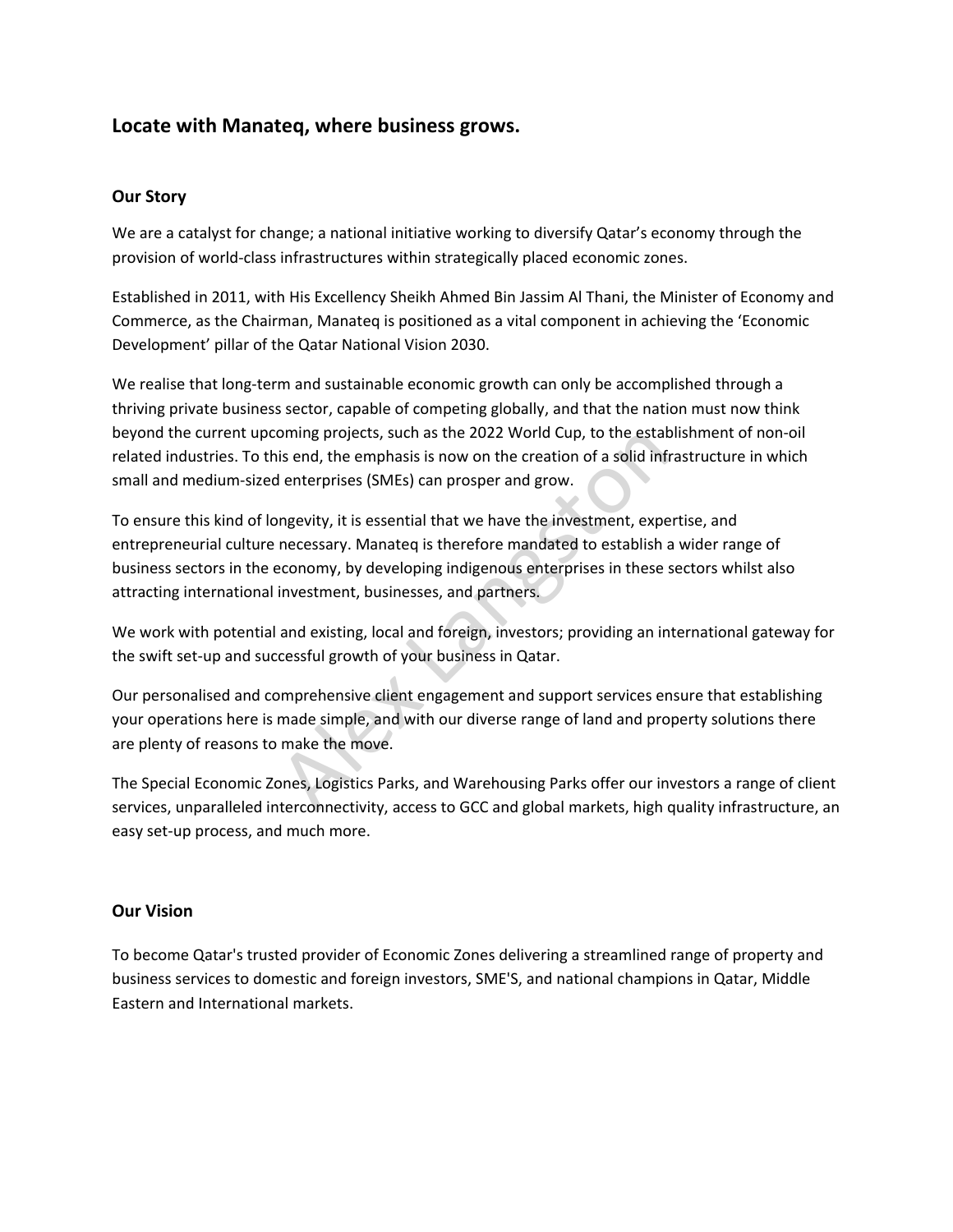## **Our Mission**

To enable domestic and foreign investors to deliver value added products and services to local, regional and international markets.

## **A message from the CEO**

In Qatar, the drive towards a diversified economy is gathering momentum, and Manateq is at the forefront by working to develop a vibrant private sector and a diversified knowledge-based economy.

We are proud to offer a range of business friendly services and incentives through our Client Engagement process, which not only assist new domestic, SME, and foreign businesses to locate with us, but also encourage import substitution, new exports, and the generation of additional added value in the form of new jobs, skills, technologies, locally purchased materials and services in our Zones.

The diversity and flexibility of our range of land and property solutions promise that they will be worldclass sites, where investors will benefit from excellent transport links, local and international connectivity, and the highest quality facilities.

We are inviting, and looking forward to accommodating, investors who want to develop a presence in a fast-growing region that offers unrivalled opportunities for profitability and growth. As the entity tasked with developing and operating advanced economic zones here, we assure you that Qatar and Manateq will do everything necessary to make it the place for your business to be! The set of the materials and service<br>ity of our range of land and property solutions promise t<br>ors will benefit from excellent transport links, local and in<br>ghest quality facilities.<br>king forward to accommodating, investor

Welcome to Manateq – Like Qatar, we are a winning location.

**Fahad Rashid Al-Kaabi** 

*Chief Executive Officer*

## **We are Unique**

Whether starting a brand new business or developing a new location for an existing one, we know that it can be daunting to locate somewhere new. That is why we aim to make this process as simple and straight-forward as possible.

We understand the difficulties faced by SMEs and entrepreneurs, so we work closely with each individual business to provide the best solution for every unique case of set-up or expansion.

A selection of our projects offer warehousing and logistic facilities, advanced office buildings, serviced sites, and incubation facilities, specifically placed to promote entrepreneurship and nurture innovation. Amenities such as this in conjunction with our outstanding business support services, make investing in Qatar easy for you.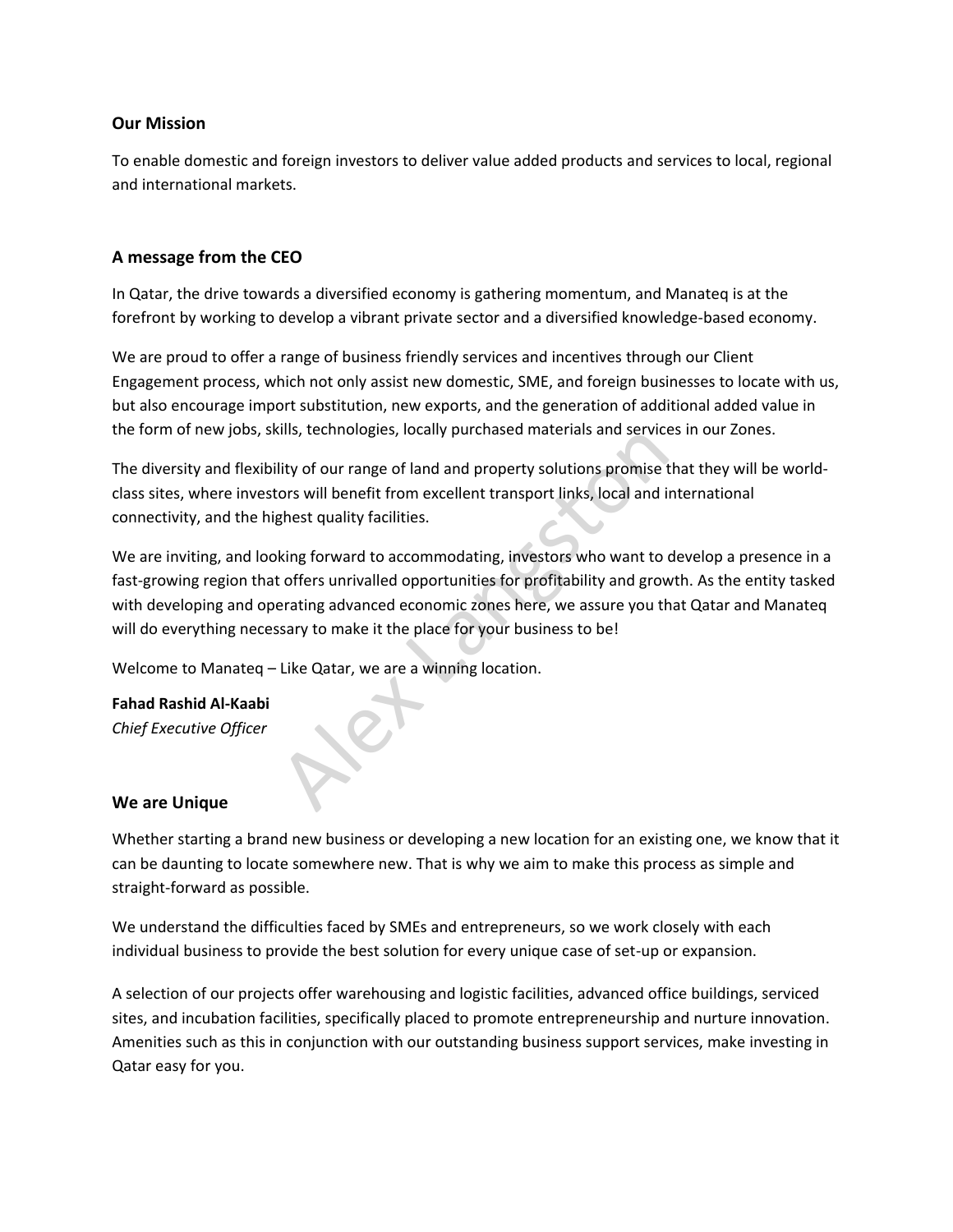We also recognise the difficulties faced by Foreign Direct Investors when setting up here, but by locating in one of our Special Economic Zones you will benefit from 100% ownership and will be assigned a personal point of contact from our Client Services Team to facilitate all key tasks.

It is this service which makes us different.

Our Client Services Team will work tirelessly to ensure that your business has a speedy set-up, and will continue to assist with any business concerns in the medium term. This quick and effective resolution of issues will then facilitate the long-term growth of your business.

An investment with us is an investment in a sustainable future, and for an efficient, engaging, and economical way of bringing your operations to Qatar, Manateq is the premium partner of choice.

## **Infographic:**

**Improve the one on page 7 of Ras Bufontas brochure – adjust colours and use the following info:** 

## **Client Services Centre**

Manateq is here to support and service all of your business needs - from easing the setting up of a business within one of our Projects to facilitating its long term growth. ge 7 of Ras Bufontas brochure – adjust colours and use t<br>
soort and service all of your business needs - from easing t<br>
bur Projects to facilitating its long term growth.<br>
you access to a skilled, technologically savvy, an

## **Skilled Workforce**

Locating in Qatar gives you access to a skilled, technologically savvy, and highly educated workforce.

## **Sustainability**

By developing Green Buildings and using sustainable construction practices, we are creating an infrastructure that is an investment in a sustainable future, and your long-term success.

## **Connectivity**

Excellent road, sea and air transport links make access to regional and world-wide markets easy.

## **Reasons to Investment**

Our Zones provide the ideal environment for your investment to thrive, and our Special Economic Zones even offer additional incentives.

## **Cost of Doing Business**

Low fuel prices, utility charges, import duties and corporate tax rates, keep the cost of doing business in Qatar Competitive.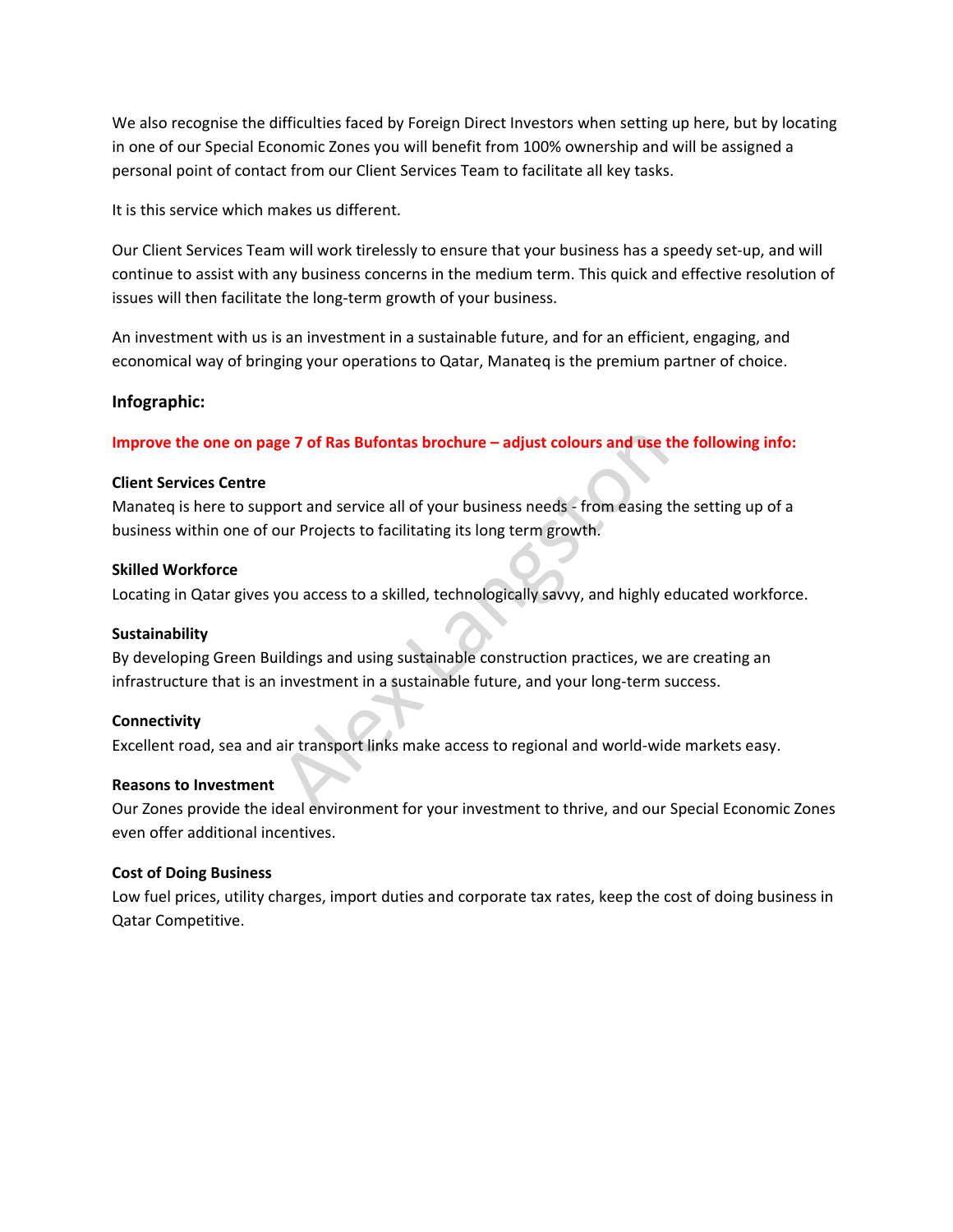## **Qatar is our Future**

With the highest GDP per capita (PPP) in the world, ranked 16th in the world for Global Competitiveness (2014-2015), and a fast growing economy, Qatar is one of the most progressive and competitive business environments in the region.

The State of Qatar is a politically stable country, and a constitutional monarchy, ruled by The Emir, His Highness Sheikh Tamim Bin Hamad Al Thani. Sharing common land borders with the Kingdom of Saudi Arabia, and maritime borders with the United Arab Emirates, the Kingdom of Bahrain, and Iran, Qatar is an unparalleled gateway to regional, national and global markets.

An oil and gas rich peninsular, Qatar offers low fuel costs and utility charges, as well as low import duties and corporate tax rates, helping to lower the cost of doing business here and make your transition much easier.

Such strong economic fundamentals mean this country is quickly becoming a central investment hub for the Middle East, as we witness an era of unprecedented growth and prosperity.

Aided by a predominately young, technologically savvy, and highly literate population, there is a rapid and exciting pace of modernisation happening in Qatar, and a transformation that is being boosted by preparations for the 2022 FIFA World Cup, as well as other major projects. andamentals mean this country is quickly becoming a certifiers an era of unprecedented growth and prosperity.<br>
Ely young, technologically savvy, and highly literate popul<br>
dernisation happening in Qatar, and a transformati

Situated in the heart of the gulf, Qatar is truly interconnected; bringing together people, goods, services, and knowledge, and giving investors access to all of the major business cities across the region, and the world.

## **Infographic:**



## **Update and use the following information:**

## **Qatar is a global economic success story**

A planned **infrastructure investment** of US\$222 billion by 2022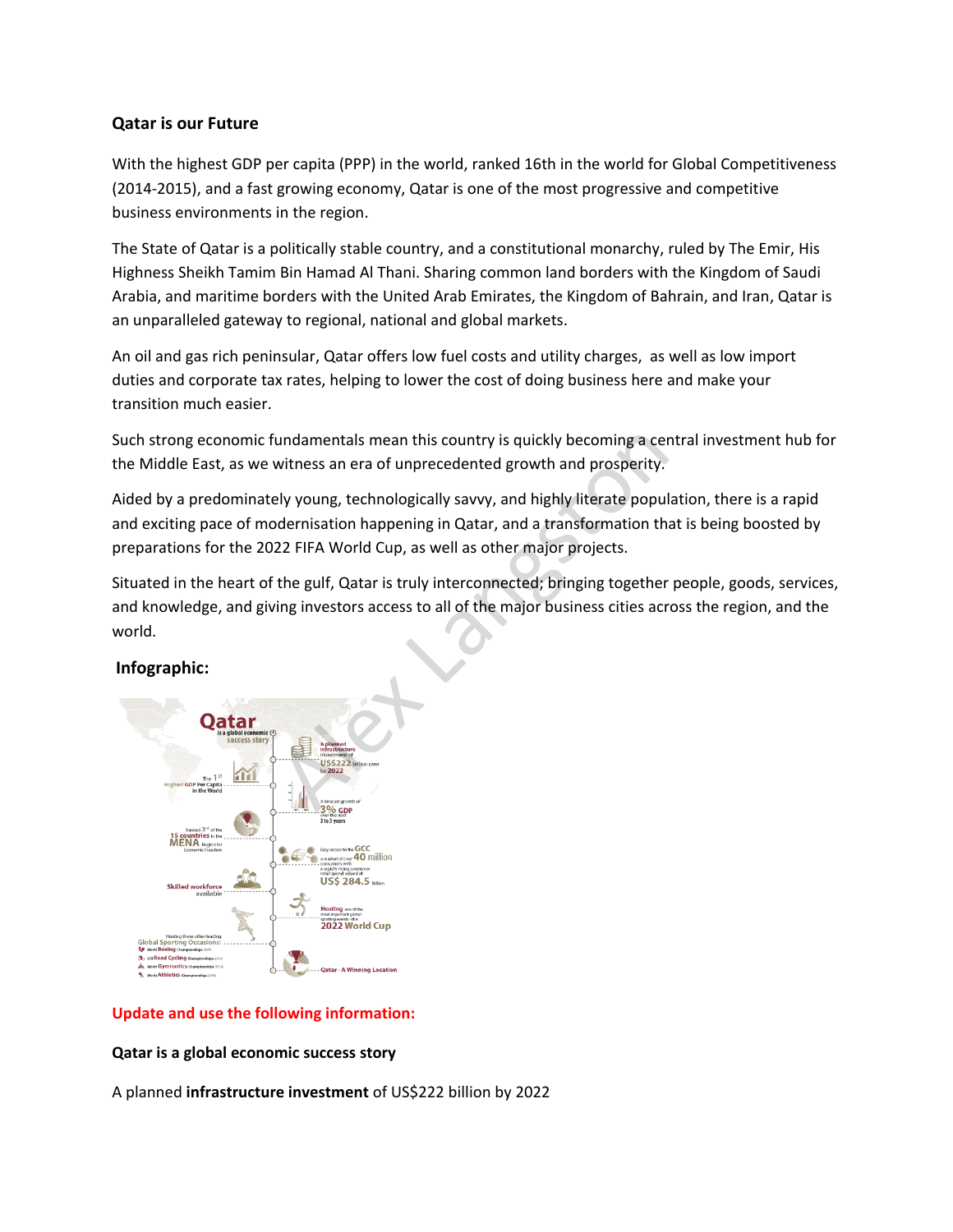The **highest GDP** per capita in the world

16<sup>th</sup> in the world for **Global Competitiveness**, 2<sup>nd</sup> in the MENA region (2014-2015)

**1 st** in the world for **Government Efficiency** (2015)

**1 st** in the world for ease of paying **taxes** (2015)

Easy **access** to the **MENA** region - a market of over **357 million consumers** with a rapidly rising consumer retail spend

Ranked **3rd** in the MENA region for **Economic Freedom**, 32nd in the world

Hosting one of the most important global sporting events - the **2022 World Cup**

A forecast **growth of 3% GDP** over the next 3 to 5 years

**1 st** in the **MENA** region on the **Global Peace Index**

## **Your Set-Up, Our Support**

We want you to spend less time setting up your business, and more time operating and growing it.

Our Client Services Centre is designed to assist investors at every stage, and we will evaluate your business to ensure we meet its unique requirements, and to allocate the best land or property solution for you. Manateq is here to help you turn your business vision into a reality, and with this comprehensive range of business support services, you can feel confident when locating with Manateq. Solar over the next 3 to 5 years<br>
Solar the Global Peace Index<br>
port<br>
ess time setting up your business, and more time operation<br>
of the set is unique requirements, and to allocate the best land<br>
the to help you turn your

Throughout the entire process, our online Investor Portal will be one of the main links between you and us, enabling you to submit your application, receive and submit documentation, get real-time updates, and liaise directly with us whenever you need to.

As your partners, we work with you and your business to overcome issues and find solutions to any problems that may arise. When you locate with us, we are with you every step of the way.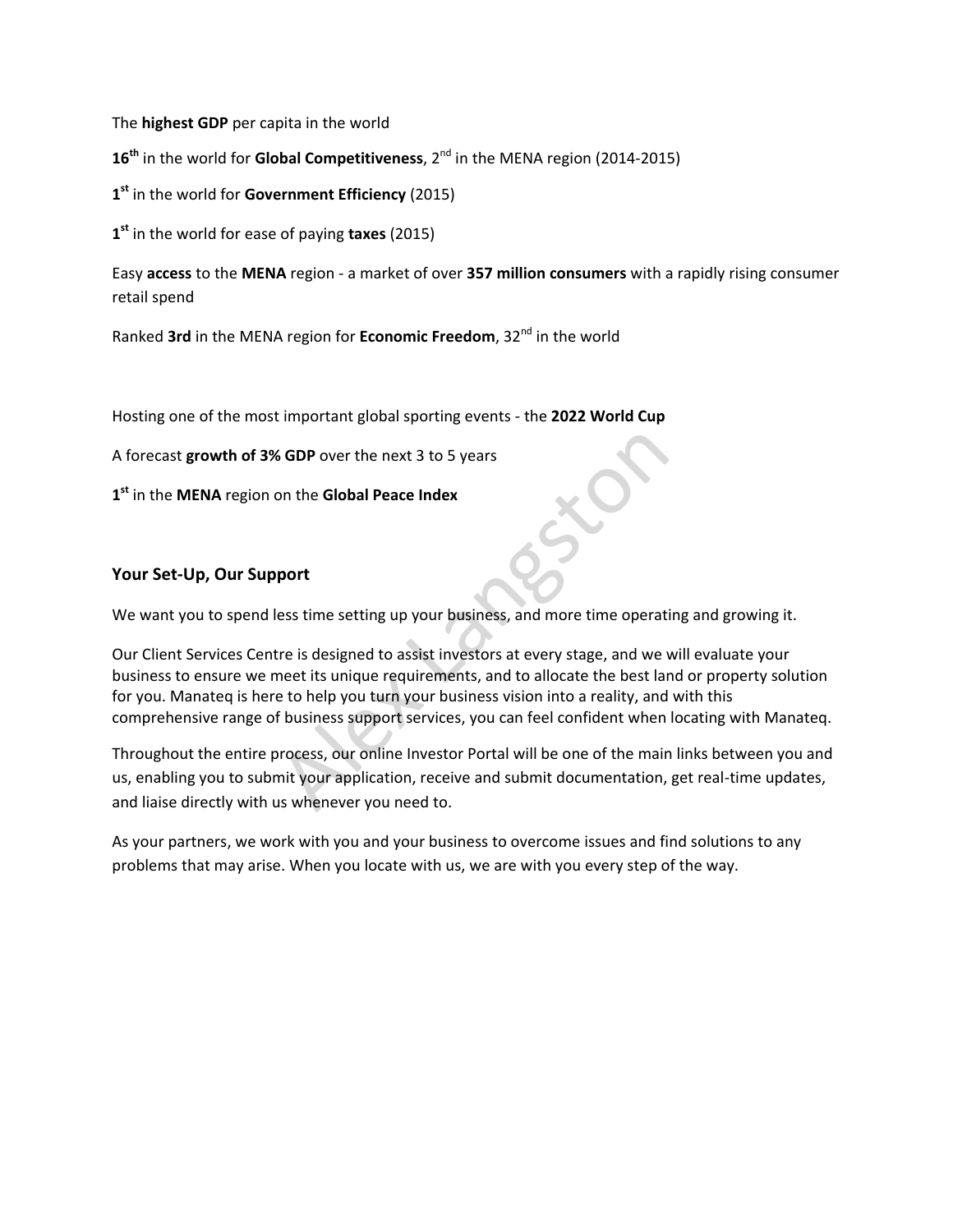### **Our Locations**

#### **ALL Locations Map/Infographic: to be provided/created**

The diverse range of strategically located Land and Property Solutions we present aim to encourage entrepreneurship, and to foster growth amongst small, medium and large enterprises, both local and foreign.

Doha is 300kms closer to Riyadh than Dubai, reducing transport costs and travel time to the capital of the Kingdom of Saudi Arabia, and Ras Bufontas in particular is next to Doha's Hamad International Airport.

#### **Infographic:**

#### **Use/improve the table on distance and flight time to key business cities in MENA - provided by client**

Qatar's investment in roads, and the new Qatar Rail and Metro networks, makes this country a key transport hub for entering, or expanding, operations in the GCC Region. We are therefore ideally located for companies looking for world class infrastructure and international connectivity to help them to grow and expand their business. and the new Qatar Rail and Metro networks, makes and the new Qatar Rail and Metro networks, makes and provided class infrastructure and international connectivisss.<br>
Section world class infrastructure and international con

We also understand that for any business to succeed in the long-term, we have to take a sustainable approach to the design of our Zones. By including measures such as responsive lighting controls, grey water recycling, flexible control systems, natural ventilation to basements, and waste recycling, we want to optimise your performance, comfort, and choice when operating here.

Our Special Economic Zones, Logistics Parks, and Warehousing Parks encompass modernity and quality, are equipped with environmentally appropriate technology, and are energy efficient whilst being easily maintained.

The following areas cater to a range of different sectors, and offer a variety of incentives to investors interested in locating with us.

#### **Special Economic Zones**

#### **Locations Map/Infographic: to be provided/created**

As mandated by the State of Qatar, we have developed three Special Economic Zones, all of which benefit from unique incentives.

Businesses locating here will have access to our One-Stop-Shop (OSS). This extended service offers benefits and incentives beyond just our usual comprehensive guidance, and is only available to the Special Economic Zones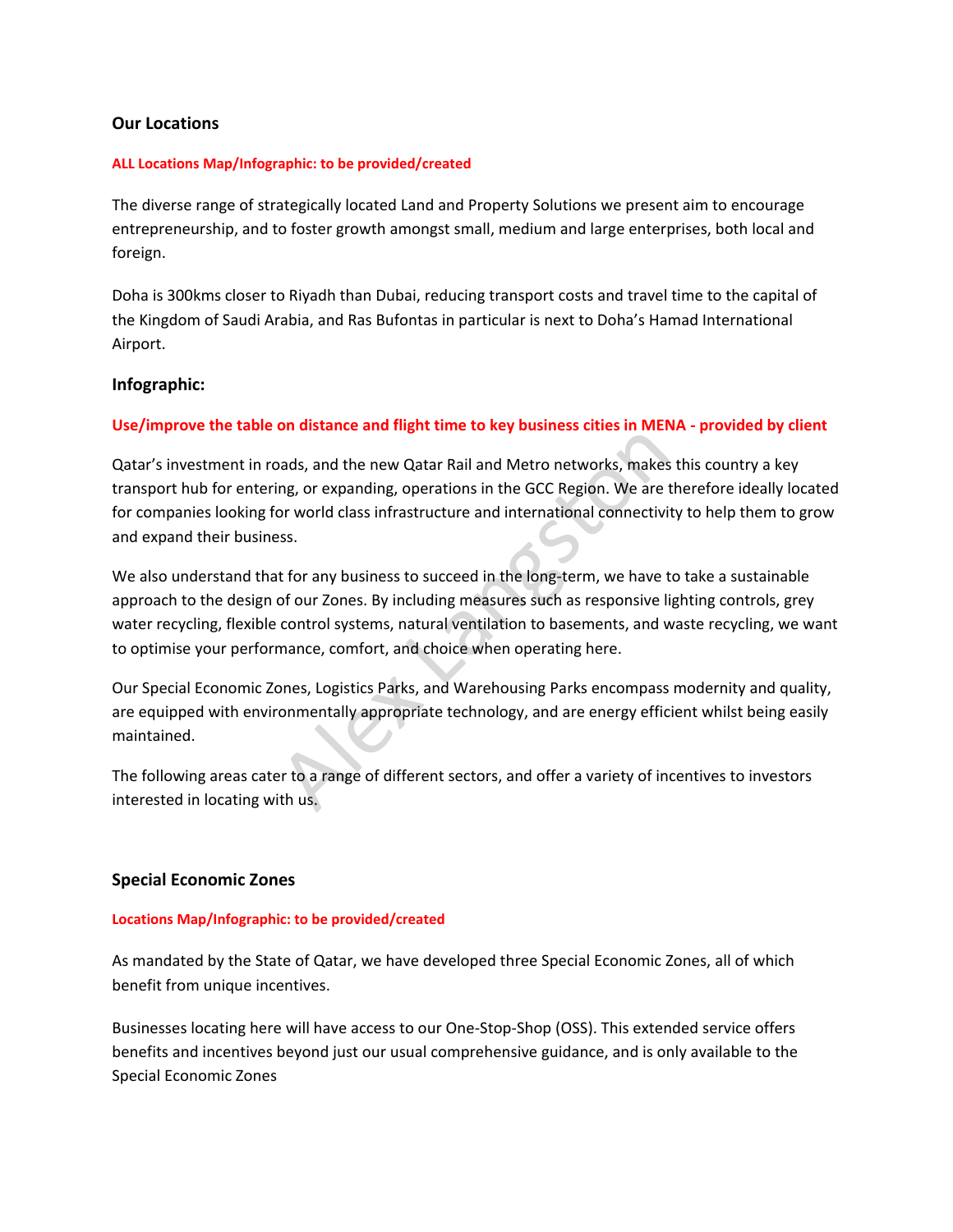As part of the OSS, your Client Relationship Executive will assist you in navigating Company Registration and Licensing, Building Permits, and Immigration. On approval of your application, our services will begin immediately, and once accepted, we will work with you to get the approvals, permits, and certificates needed to make your investment idea into a fully operating company.

From the very beginning, our Client Services Team will be working hard to make your set-up simple and easy, and by providing expertise at every stage we will guide you through the necessary processes to get your business up and running in the shortest time possible.

Our goal is to have your company registered within days of your application acceptance, to streamline the overall process for other government approval agencies, and to ensure the effective and efficient processing of labour documentation.



## **Infographic:**

We know that these are all vital components to the successful establishment of your business in the following Zones.

## **Ras Bufontas**

Situated adjacent to Doha's new Hamad International Airport, Ras Bufontas is an ideal location for businesses that need international connectivity.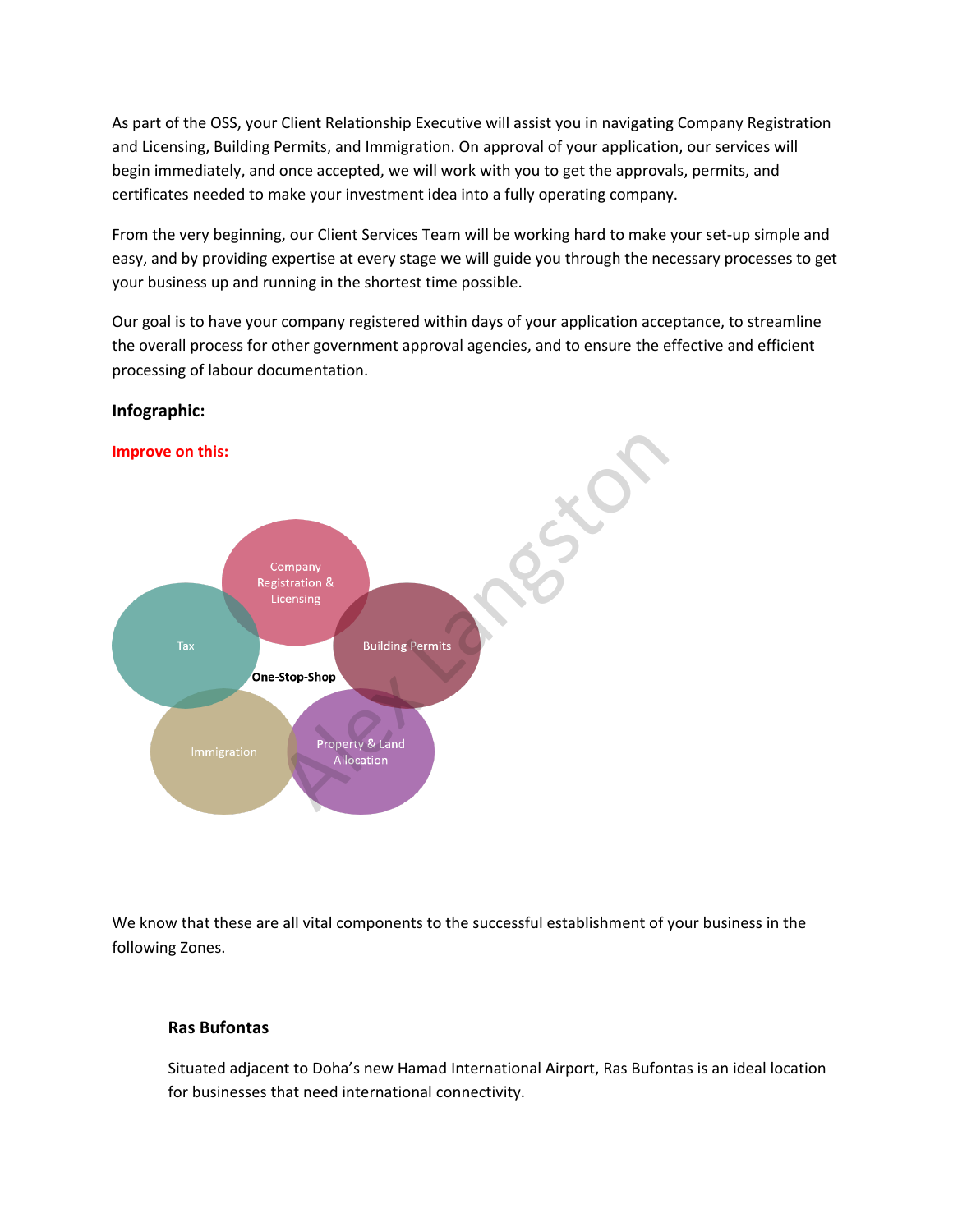Ras Bufontas is set to become an advanced technologies and logistics hub for the region, attracting regional and global business, trade, and investment that will service the Qatari Government's plan of becoming a SMART nation.

This Zone will provide a vibrant and inspiring workplace, whilst still having a long-lasting, highquality, and low-maintenance design that includes service hubs, public spaces, land for labour accommodation, utilities access, versatile office and retail space, and our own Headquarters.

With the Gulf Region and beyond on the doorstep, the world-class infrastructure at Ras Bufontas will help your business to grow both within and outside of Qatar.

Sectors this Zone is suitable for:

Healthcare and Medical Devices, Automotive and Aerospace, Advanced Technology, Logistics, Business Services.

## **Um Alhoul**

Um Alhoul is perfectly located to facilitate access to the rest of the world via the sea.

This Special Economic Zone is a situated next to the New Doha Port, and is ideally situated to serve the Northern Gulf area. With a Greenfield maritime cluster situated around a unique, centrally located, industrial canal, this Zone allows easy use of the waterfront and as well as the Port, which is set to be a dominant gateway for Qatar's imports and exports. rfectly located to facilitate access to the rest of the world<br>nomic Zone is a situated next to the New Doha Port, and<br>ern Gulf area. With a Greenfield maritime cluster situate<br>d, industrial canal, this Zone allows easy use

Only 20km south of Hamad International Airport, and close to Mesaieed Industrial City, this Zone is primed to be an advantageous hub for suitable industries, and businesses locating here will also benefit from our One-Stop-Shop services.

Sectors this Zone is suitable for:

Marine industries, Logistics, Electrical and Machinery, Food and Beverage, Construction/Building Materials, Metals, Downstream Petrochemicals.

## **Al Karaana**

Advantageously situated half-way between Doha and Abu Sumra, Al Karaana is on the border of the Kingdom of Saudi Arabia, and will therefore be the overland gateway to GCC markets.

With access to over 100 million customers through the connectivity of this golden location, locating on Al Karaana will provide you with the entire required infrastructure you need to successfully service the GCC countries, and global markets.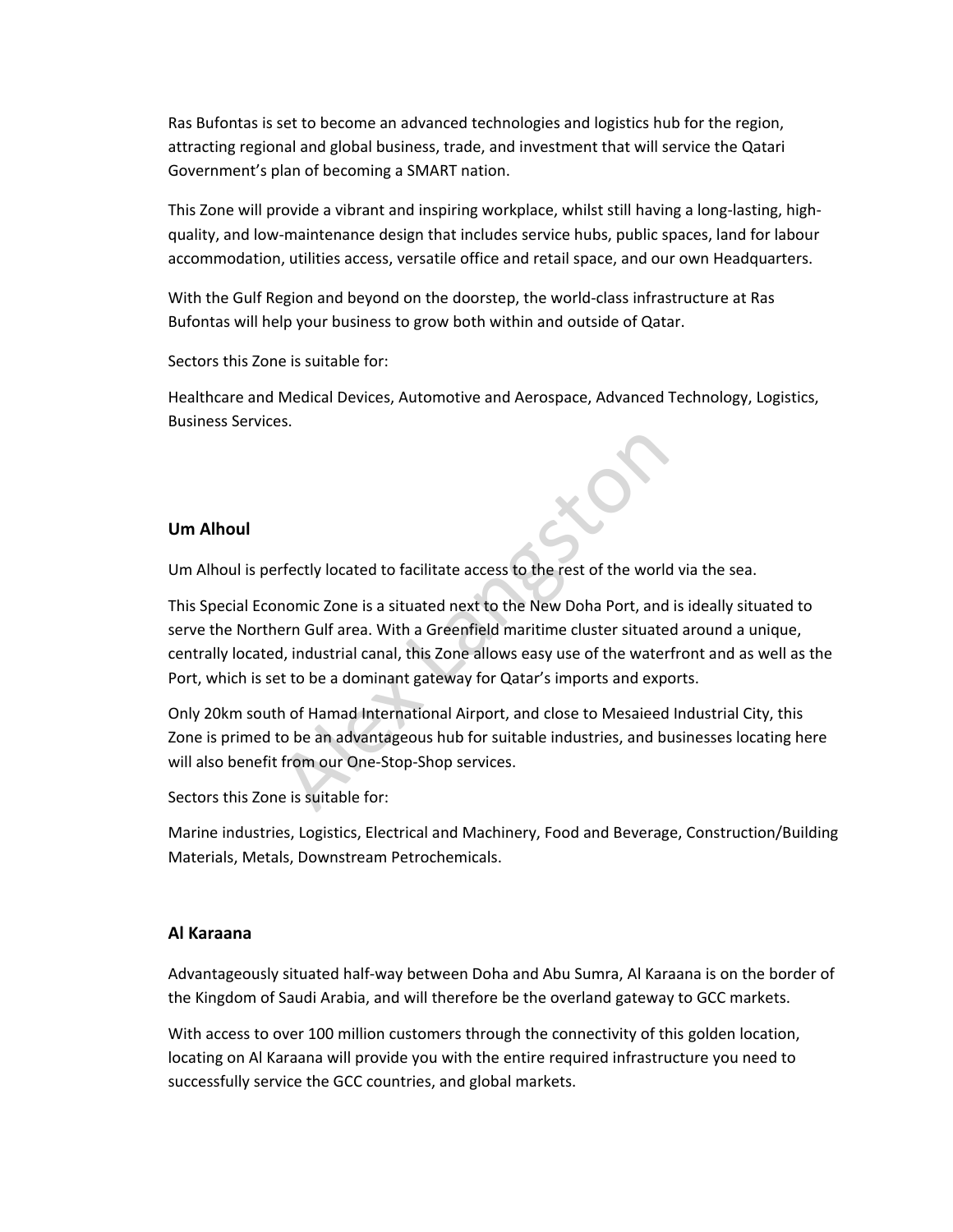Sectors this Zone is suitable for:

Construction/Building Materials, Metals, Food and Beverage, Energy Related Business.

## **Logistics Parks**

Our Logistics Parks aim to create a modern environment suitable for supply and storage services, and to provide investment opportunities that will add real value to the local economy.

These projects have prime locations for access to integrated water, electricity and road networks, as well as providing long-term rent.

Within the Logistics Parks we will provide warehouses and workshops for processing and assembly, commercial showrooms for goods and products, and options for a variety of offices and worker accommodation.

The following are examples of our Logistic Parks, with more being launched soon as part of this on-going project.

## **Jery Al Samur**

Jery Al Samur Logistics Park is set to become a key location for the distribution of land-based goods and materials, throughout Qatar and the wider region. With its advantageous location, adjacent to the Planned Truck Route between Al Rayyan and Lusail, Jery Al Samur Logistics Park is set to become an important warehousing and distribution centre. bles of our Logistic Parks, with more being launched soor<br>Displaces of our Logistic Parks, with more being launched soor<br>Displaces Park is set to become a key location for the distril<br>trials, throughout Qatar and the wider

Jery Al Samur's twenty one medium to large sized plots were awarded in April 2015 for the establishment of modern warehouse facilities for storage and distribution to serve the local market in the following sectors:

Food and Beverage, Global Warehouses, Auto tools & Machinery, Construction Materials,

## **Southern Region Logistics Parks**

This Project is comprised of three Parks, namely Al Wakra, Birkat Al Awamer, and Aba Saleel, containing 1,583 plots across an area of  $6,330,907$  m<sup>2</sup>. Considered as some of the largest parks contributing to the economic development of Qatar, each park is strategically located in the Southern Region, with close proximity to Hamad Port, Mesaieed Industrial City, and the Orbital Expressway.

The parks are made up of various small, medium, and large sized plots with flexible development guidelines to facilitate the needs of all investors, and all of which will support the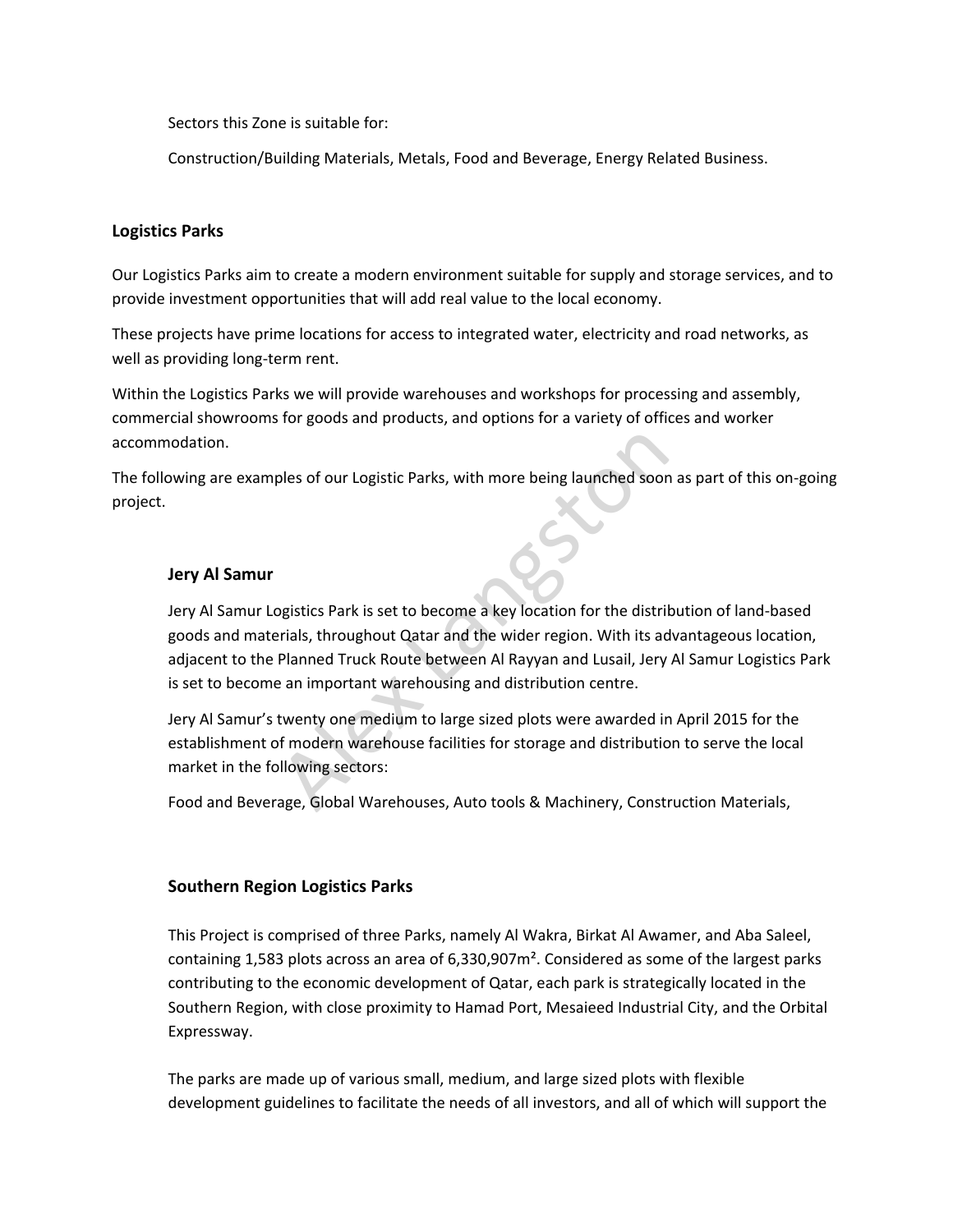various developments and businesses located here. The Parks aim to reduce the operational costs of investment, and to enhance business' productivity by providing a fully integrated, and industry aligned, infrastructure. The Southern Region Logistics Parks were awarded in December 2015 and will be suitable for the following activities:

Assembly workshop, Light Fabrication, Open Storage, Varying Warehousing Facility (refrigerated storage, frozen storage, dry storage), Workshops for maintenance and storage of vehicles, Light Assembly and Fabrication Workshops, Service Hubs, Warehouses.

## **Warehousing Parks**

Manateq sponsors four warehousing parks to complement our logistics activities. The warehousing parks under Manateq were awarded by tender to developers who will oversee the management and operation of these warehousing parks under a "Build, Operate, Transfer" process. The warehousing parks offer prime locations comprising of various sized warehouses, and adjoining support facilities. ere awarded by tender to developers who will oversee the<br>thousing parks under a "Build, Operate, Transfer" process<br>ons comprising of various sized warehouses, and adjoining<br>ing parks are available through the awarded devel

Details of the warehousing parks are available through the awarded developers:

#### **Infographic:**

### **Use this information and include the developer logos:**

Bu Fesseela awarded to Al Asmakh north side of Qatar size is 496,410 m²

Bu Sulba awarded to: Gulf Warehousing, south side of Qatar size is 517,375 m²

Umm Shahrain 1 awarded to Ali Bin Ali north side of Qatar size is 499,181 m²

Umm Shahrain 2 awarded to Barwa north side of Qatar size is 500,000 m²